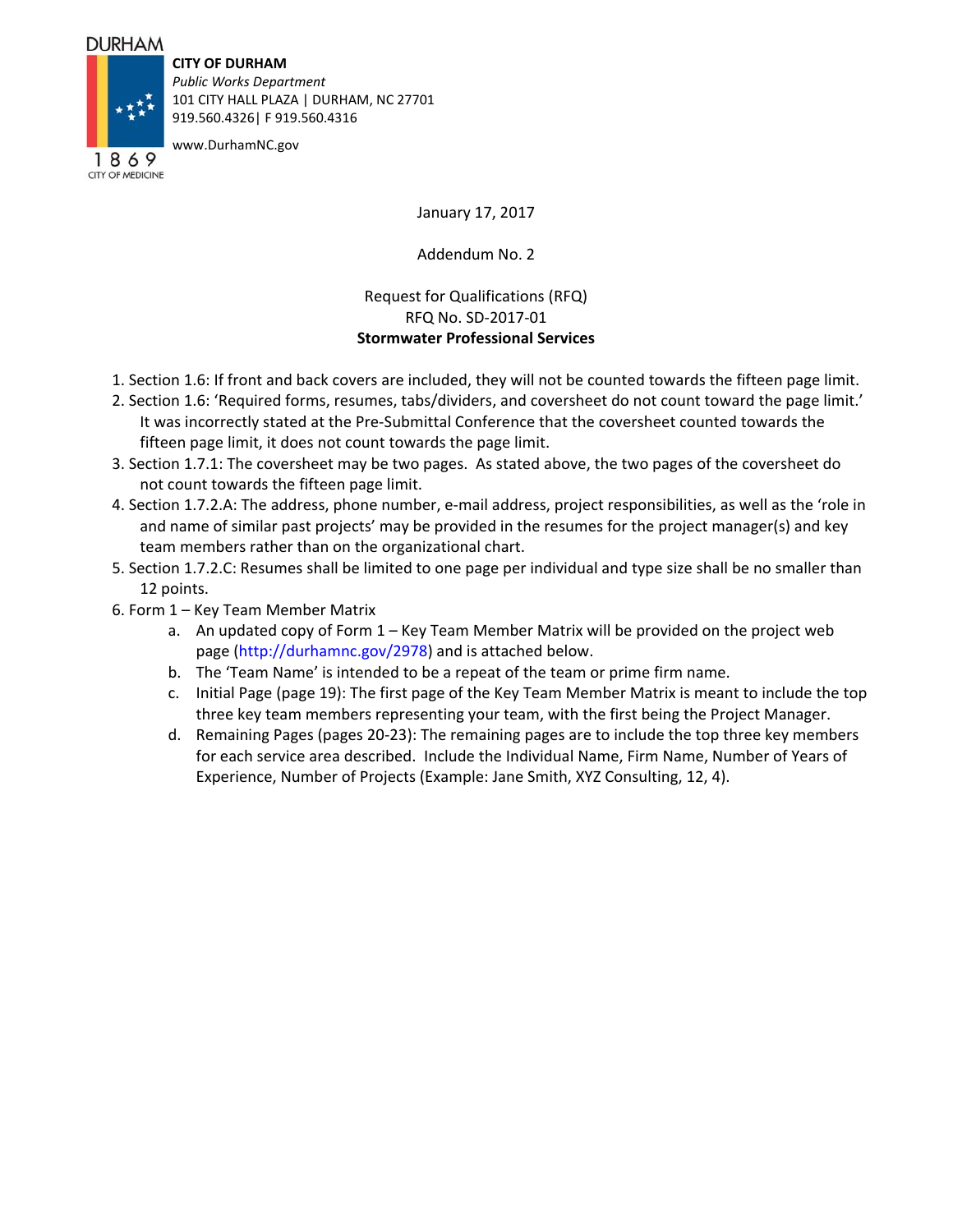City of Durham REQUIRED FORMS Form 1 – Key Team Member Matrix

## **Form 1 – Key Team Member Matrix**

| Team Name                                                                 |                   |                   |                   |
|---------------------------------------------------------------------------|-------------------|-------------------|-------------------|
| <b>KEY TEAM MEMBERS</b>                                                   | Key Team Member 1 | Key Team Member 2 | Key Team Member 3 |
| Individual Name                                                           |                   |                   |                   |
| Firm Name                                                                 |                   |                   |                   |
| Professional Certifications/Licenses<br>(Certification/License Number(s)) |                   |                   |                   |
| Relevant Academic Degree(s)                                               |                   |                   |                   |
| Proposed Role/Function for Projects                                       | Project Manager   |                   |                   |
| Office Location (City, State)                                             |                   |                   |                   |
| Number of Years with Current Firm                                         |                   |                   |                   |
| Number of Years of Relevant Design Experience                             |                   |                   |                   |
| Number of Years of Relevant Construction<br>Experience                    |                   |                   |                   |
| List Current Relevant Projects, both for the City and for other Clients   |                   |                   |                   |
| Project:                                                                  |                   |                   |                   |
| Project:                                                                  |                   |                   |                   |
| Project:                                                                  |                   |                   |                   |
| Project:                                                                  |                   |                   |                   |
| Project:                                                                  |                   |                   |                   |
| Project:                                                                  |                   |                   |                   |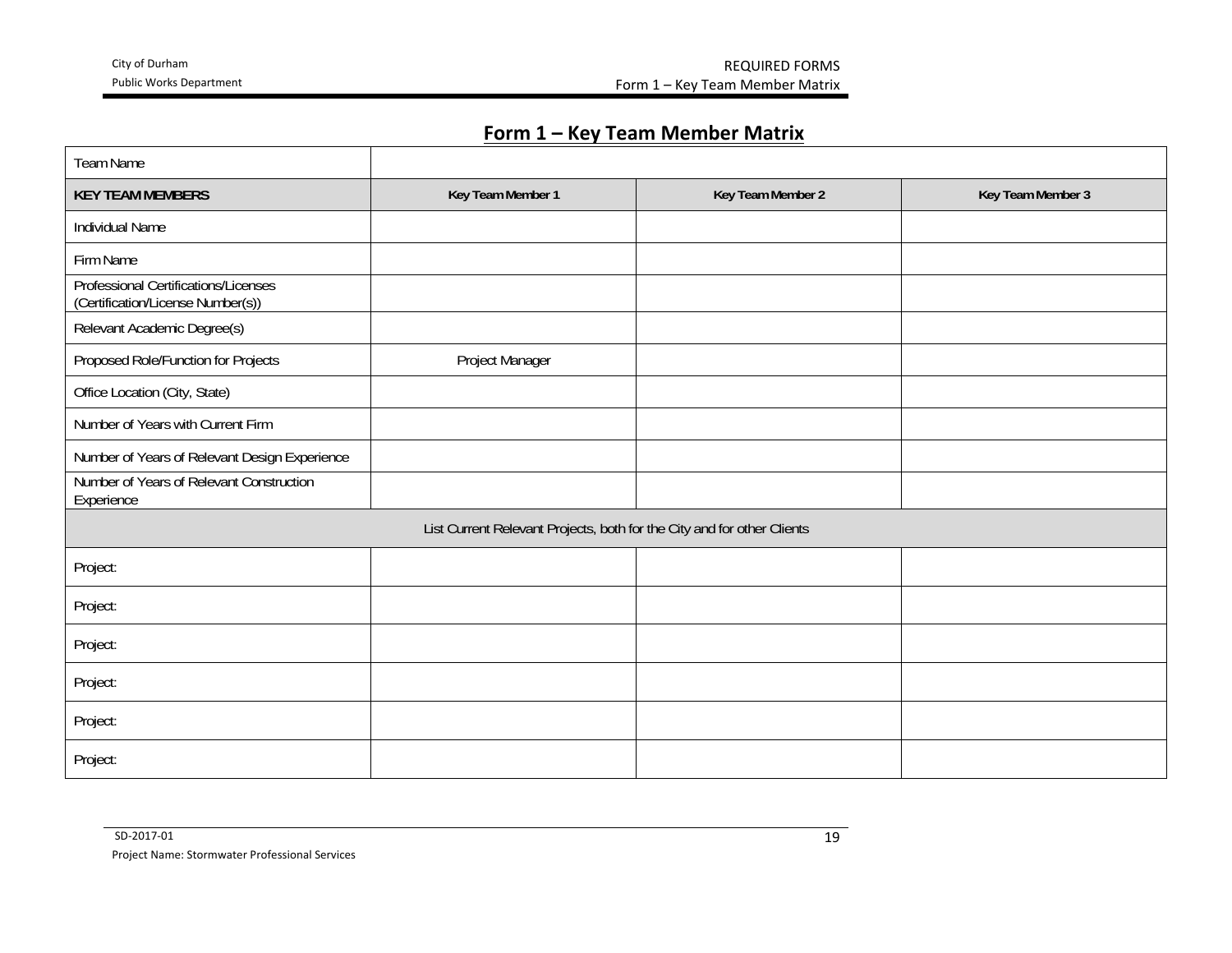| <b>Team Name</b>                                                                                                                       |                                                |                   |                   |
|----------------------------------------------------------------------------------------------------------------------------------------|------------------------------------------------|-------------------|-------------------|
|                                                                                                                                        |                                                |                   |                   |
| Provide the Individual Name, Firm Name, Number of Years of Experience, Number of Projects (Example: Jane Smith, XYZ Consulting, 12, 4) |                                                |                   |                   |
| <b>KEY TEAM MEMBERS</b>                                                                                                                | Key Team Member 1                              | Key Team Member 2 | Key Team Member 3 |
|                                                                                                                                        | Unspecified Stormwater Infrastructure Projects |                   |                   |
| Existing condition analysis                                                                                                            |                                                |                   |                   |
| Storm drainage system alternative analysis and<br>recommendations                                                                      |                                                |                   |                   |
| Storm drainage system design                                                                                                           |                                                |                   |                   |
| Regional storm drainage system analysis                                                                                                |                                                |                   |                   |
| Construction documents (plans, technical<br>specifications, bid tabulations, and cost estimates)                                       |                                                |                   |                   |
| <b>Unspecified Stormwater Quality Projects</b>                                                                                         |                                                |                   |                   |
| Stormwater control measure (SCM) feasibility<br>study, recommendations, and design                                                     |                                                |                   |                   |
| Channel stabilization                                                                                                                  |                                                |                   |                   |
| SCM retrofitting                                                                                                                       |                                                |                   |                   |
| SCM rehabilitation                                                                                                                     |                                                |                   |                   |
| Stream restoration                                                                                                                     |                                                |                   |                   |
| Construction<br>(plans,<br>technical<br>documents<br>specifications, bid tabulations, and cost estimates)                              |                                                |                   |                   |
| Operations and maintenance manuals for SCMs                                                                                            |                                                |                   |                   |
| Development and implementation of ecological<br>and water quality monitoring plans                                                     |                                                |                   |                   |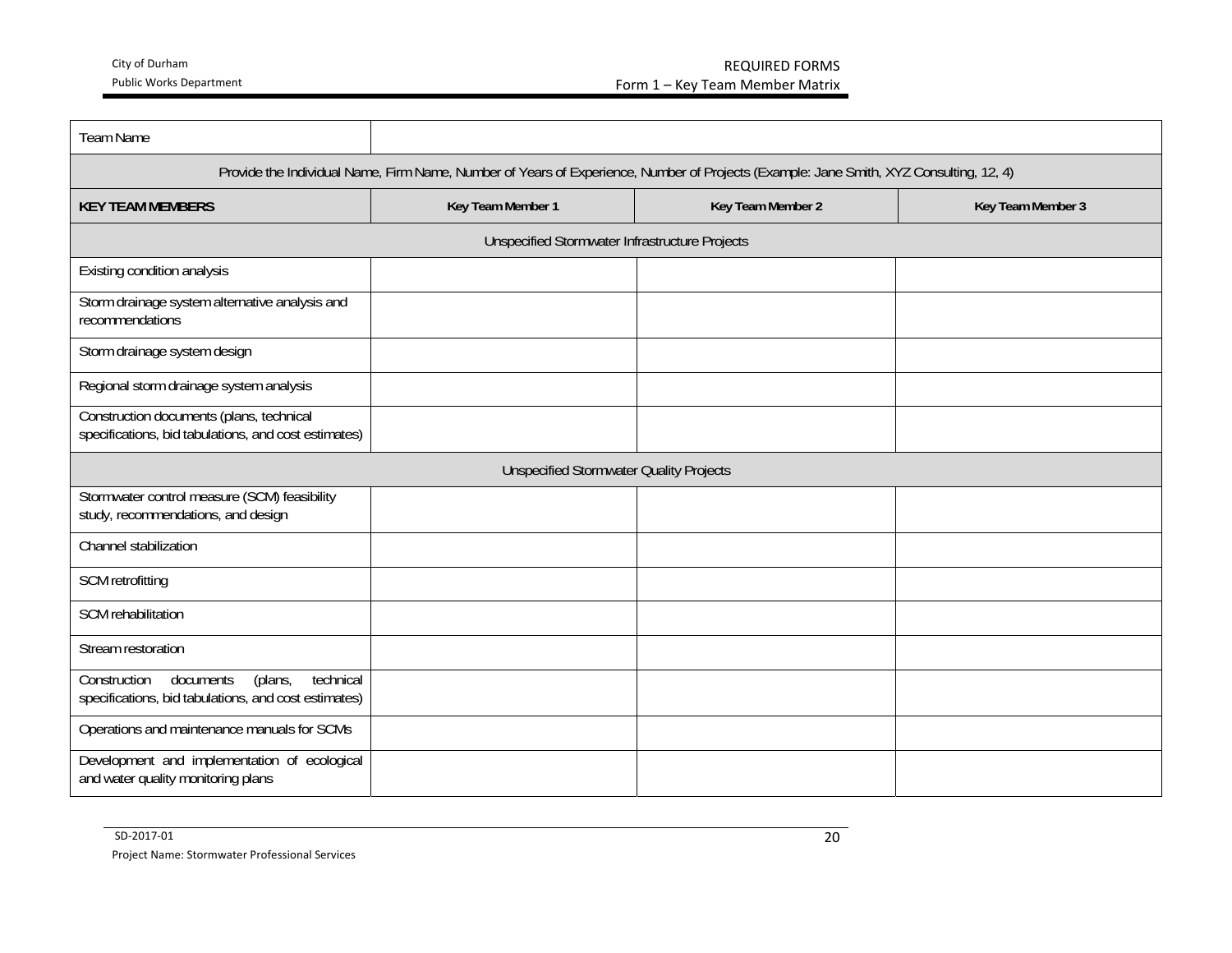| <b>Team Name</b>                                                                                                                       |                                    |                   |                   |
|----------------------------------------------------------------------------------------------------------------------------------------|------------------------------------|-------------------|-------------------|
| Provide the Individual Name, Firm Name, Number of Years of Experience, Number of Projects (Example: Jane Smith, XYZ Consulting, 12, 4) |                                    |                   |                   |
| <b>KEY TEAM MEMBERS</b>                                                                                                                | Key Team Member 1                  | Key Team Member 2 | Key Team Member 3 |
|                                                                                                                                        | <b>Support Services: Surveying</b> |                   |                   |
| Boundary                                                                                                                               |                                    |                   |                   |
| Topographic                                                                                                                            |                                    |                   |                   |
| As-built                                                                                                                               |                                    |                   |                   |
| Easement and property acquisition                                                                                                      |                                    |                   |                   |
|                                                                                                                                        | Support Services: Floodplain       |                   |                   |
| Flood study                                                                                                                            |                                    |                   |                   |
| No-impact certification                                                                                                                |                                    |                   |                   |
| Conditional letter of map revision (CLOMR)                                                                                             |                                    |                   |                   |
| Letter of map revision (LOMR)                                                                                                          |                                    |                   |                   |
| <b>Support Services: Structural</b>                                                                                                    |                                    |                   |                   |
| Bridge and culvert inspection                                                                                                          |                                    |                   |                   |
| Culvert structural design                                                                                                              |                                    |                   |                   |
| Control structural design                                                                                                              |                                    |                   |                   |
| Support Services: Dam Safety Analysis                                                                                                  |                                    |                   |                   |
| Dam inspection                                                                                                                         |                                    |                   |                   |
| Dam rehabilitation                                                                                                                     |                                    |                   |                   |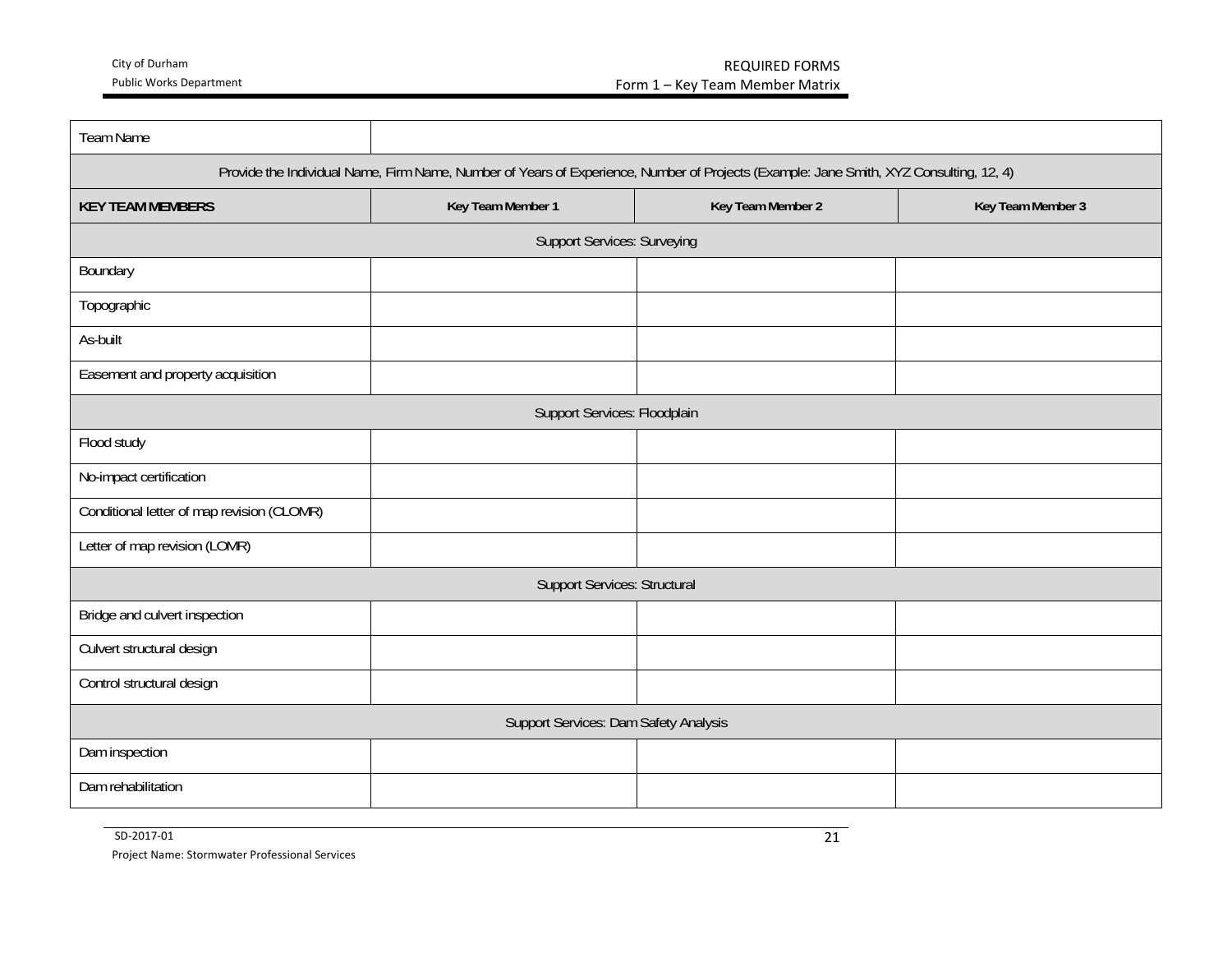| <b>Team Name</b>                                                                                                                       |                                       |                   |                   |
|----------------------------------------------------------------------------------------------------------------------------------------|---------------------------------------|-------------------|-------------------|
| Provide the Individual Name, Firm Name, Number of Years of Experience, Number of Projects (Example: Jane Smith, XYZ Consulting, 12, 4) |                                       |                   |                   |
| <b>KEY TEAM MEMBERS</b>                                                                                                                | Key Team Member 1                     | Key Team Member 2 | Key Team Member 3 |
| Dam classification                                                                                                                     |                                       |                   |                   |
| <b>Breach Analysis</b>                                                                                                                 |                                       |                   |                   |
| Emergency action plans                                                                                                                 |                                       |                   |                   |
|                                                                                                                                        | <b>Support Services: Geotechnical</b> |                   |                   |
| Subsurface investigations and reports                                                                                                  |                                       |                   |                   |
| Construction testing                                                                                                                   |                                       |                   |                   |
| Support Services: Environmental                                                                                                        |                                       |                   |                   |
| Sediment and erosion control                                                                                                           |                                       |                   |                   |
| Illicit discharge detection and elimination                                                                                            |                                       |                   |                   |
| Wetland and stream determination                                                                                                       |                                       |                   |                   |
| Wetland and stream permitting and mitigation                                                                                           |                                       |                   |                   |
| Environmental site assessment (ESA)                                                                                                    |                                       |                   |                   |
| Support Services City/County/State Permitting                                                                                          |                                       |                   |                   |
| Site plan                                                                                                                              |                                       |                   |                   |
| Construction document                                                                                                                  |                                       |                   |                   |
| Sediment and erosion control                                                                                                           |                                       |                   |                   |
| Floodplain development permit                                                                                                          |                                       |                   |                   |